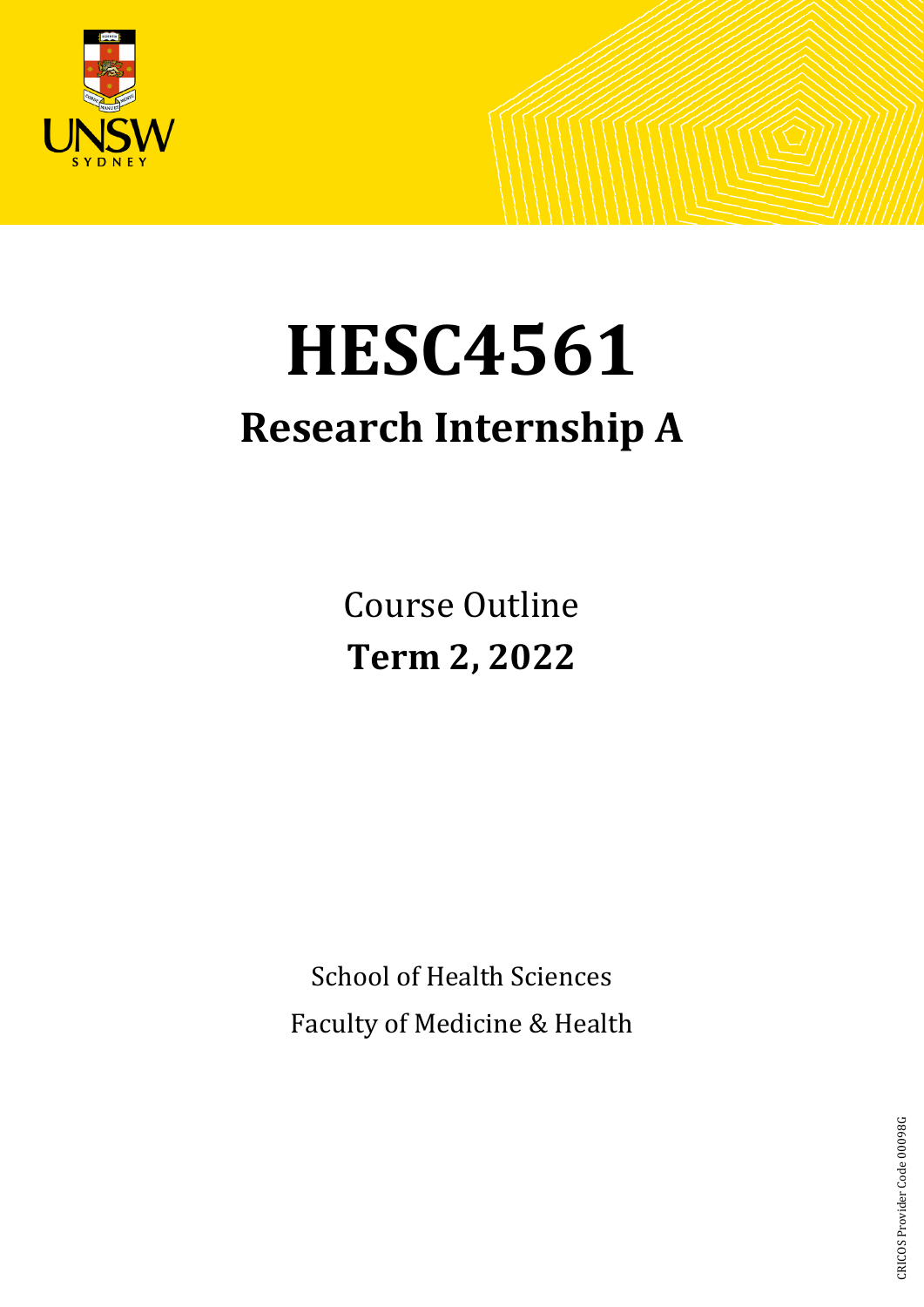# **Table of Contents**

| 1. Staff                                                                      | 3  |
|-------------------------------------------------------------------------------|----|
| 2. Course information                                                         | 3  |
| 2.1 Course summary                                                            | 3  |
| 2.2 Course aims                                                               | 3  |
| 2.3 Course learning outcomes (CLO)                                            | 4  |
| 2.4 Relationship between course and program learning outcomes and assessments | 4  |
| 3. Strategies and approaches to learning                                      | 5  |
| 3.1 Learning and teaching activities                                          | 5  |
| 3.2 Expectations of students                                                  | 5  |
| 4. Course schedule and structure                                              | 6  |
| 5. Assessment                                                                 | 7  |
| 5.1 Assessment tasks                                                          | 7  |
| 5.2 Assessment criteria and standards                                         | 8  |
| 5.3 Submission of assessment tasks                                            | 12 |
| 5.4 Feedback on assessment                                                    | 12 |
| 6. Academic integrity, referencing and plagiarism                             | 12 |
| 7. Readings and resources                                                     | 13 |
| 8. Administrative matters                                                     | 13 |
| 9. Additional support for students                                            | 13 |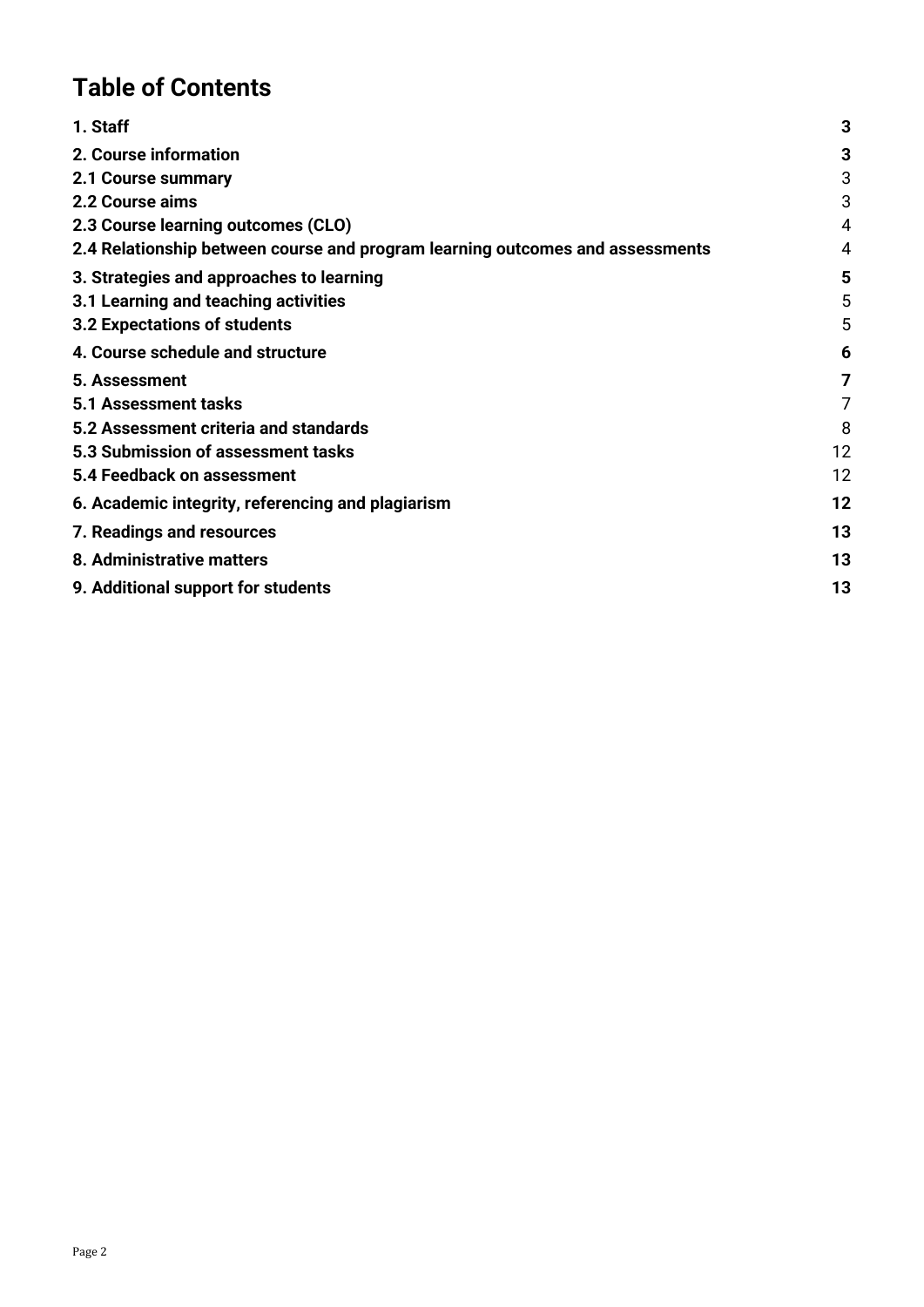# <span id="page-2-0"></span>1. **Staff**

| <b>Position</b>    | <b>Name</b>       | <b>Email</b>                | <b>Consultation</b><br>times and<br><b>locations</b>    | <b>Contact Details</b> |
|--------------------|-------------------|-----------------------------|---------------------------------------------------------|------------------------|
| Course<br>Convenor | Carolyn Broderick | c.broderick@unsw<br>.edu.au | By appointment<br>Wed & Thurs<br>WWW Level 2, Rm<br>221 | By email               |

# <span id="page-2-1"></span>**2. Course information**

Units of credit: 6 UOC

- Pre-requisite(s):
- MATH1041 Statistics for Life and Social Sciences (UG)
- HESC4501 Exercise Physiology Research Seminars (UG)
- WAM equal or above 65

Teaching times and locations:

- Introductory lecture: Week 1, Wednesday (2-hour session)
- Oral Presentations seminar: Wed or Thurs Week 5 (2-hour session)
- Regular meetings with research supervisor

Course information can be found at:<http://timetable.unsw.edu.au/2022/HESC4561.html>

### <span id="page-2-2"></span>**2.1 Course summary**

This course comprises the first half (10 weeks) of a 20 week (2 term) experimental research project, supervised by a suitable staff member of a research institution. The project may encompass a systematic review, project development, clinical or laboratory experiments, statistical analyses, and oral and written reporting. Projects may also involve 'placements', possibly outside UNSW, in the form of externally funded research programs, industrial placements or other programs either during the usual session or in the session breaks. In these cases, students will require an academic member of staff to supervise the internship. The course will develop the student's ability to formulate research questions, conduct in-depth studies, analyse and present data, and write reports.

## <span id="page-2-3"></span>**2.2 Course aims**

- To develop an understanding of integrity in research
- To develop critical thinking in relation to the scientific literature
- To foster independence in undertaking research projects, such as collecting and analysing scientific and clinical data or conducting a systematic review
- To provide skills in effective scientific communication (oral & written)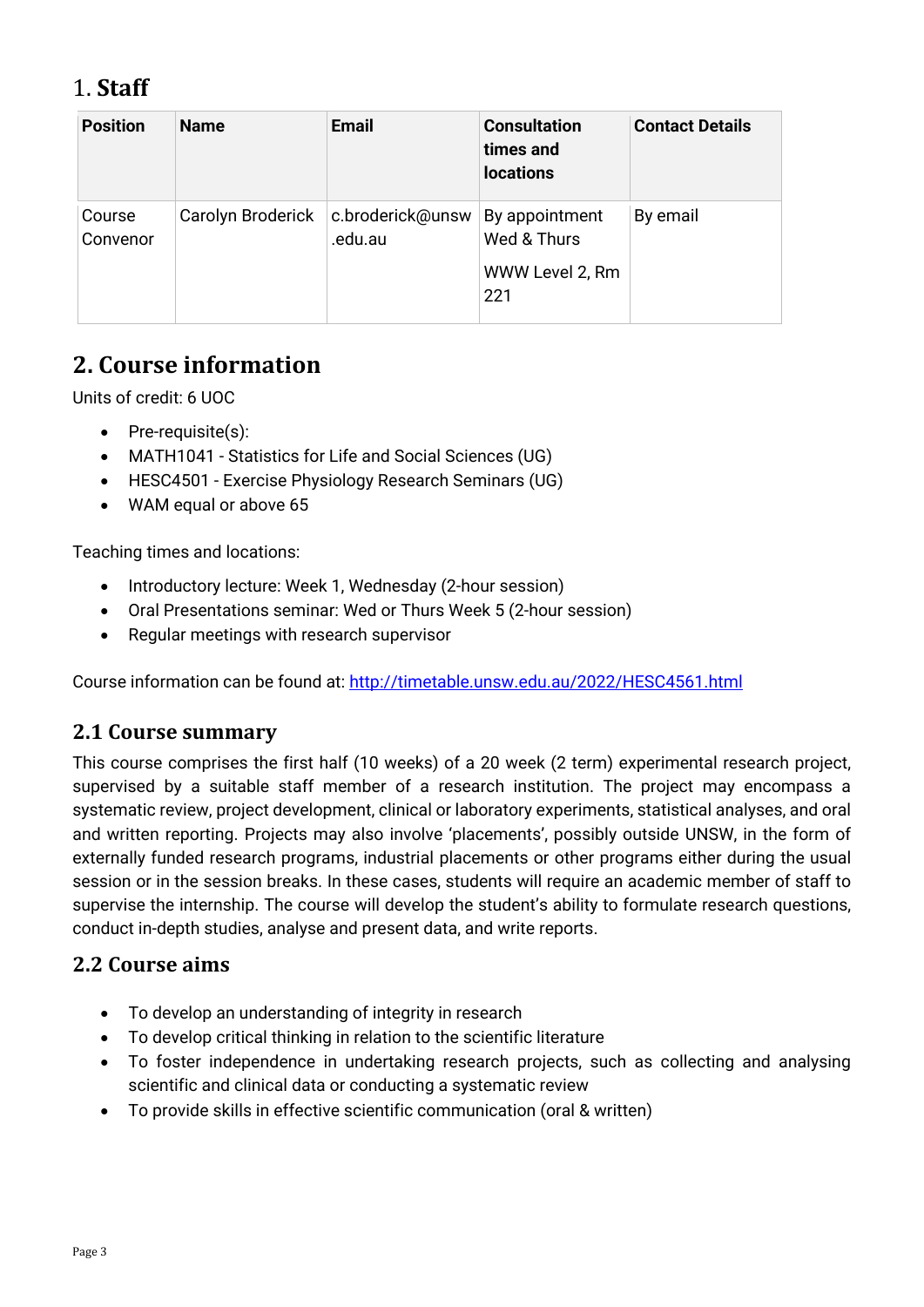## <span id="page-3-0"></span>**2.3 Course learning outcomes (CLO)**

At the successful completion of this course you (the student) should be able to:

- 1. Develop a research question based on review of existing scientific or clinical research
- 2. Develop an understanding of current techniques used in biomedical research
- 3. Synthesise, organise and present data from critical review of the literature
- 4. Develop skills in scientific communication, including oral and written skills
- 5. Communicate and work effectively with peers, colleagues and stakeholders

## <span id="page-3-1"></span>**2.4 Relationship between course and program learning outcomes and assessments**

| Course<br>Learning<br><b>Outcome</b><br>(CLO) | <b>LO Statement</b>                                                                           | <b>Related Tasks &amp; Assessment</b>                                                                              |
|-----------------------------------------------|-----------------------------------------------------------------------------------------------|--------------------------------------------------------------------------------------------------------------------|
| CLO <sub>1</sub>                              | Develop a research question based on<br>review of existing scientific or clinical<br>research | <b>Supervisor Report</b><br><b>Oral Presentation</b><br><b>Research Protocol</b>                                   |
| CLO <sub>2</sub>                              | Develop an understanding of current<br>techniques used in biomedical research                 | <b>Supervisor Report</b><br><b>Oral Presentation</b><br><b>Research Integrity Quiz</b><br><b>Research Protocol</b> |
| CLO <sub>3</sub>                              | Synthesise, organise and present data<br>from critical review of the literature               | <b>Supervisor Report</b><br><b>Oral Presentation</b><br><b>Research Protocol</b>                                   |
| CLO <sub>4</sub>                              | Develop skills in scientific communication,<br>including oral and written skills              | <b>Supervisor Report</b><br><b>Oral Presentation</b><br><b>Research Protocol</b>                                   |
| CLO <sub>5</sub>                              | Communicate and work effectively with<br>peers, colleagues and stakeholders                   | <b>Supervisor Report</b><br><b>Oral Presentation</b><br><b>Research Protocol</b>                                   |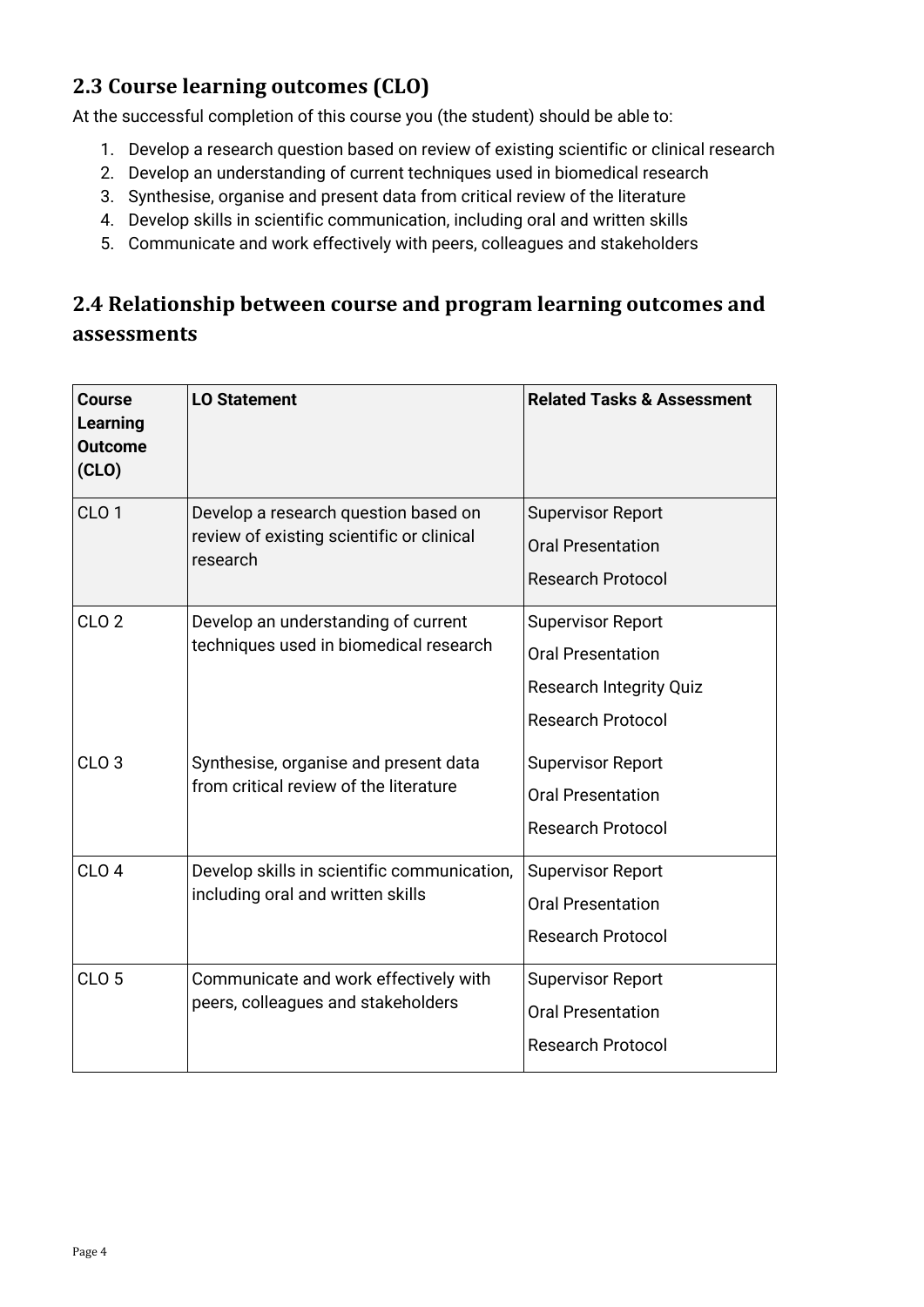# <span id="page-4-0"></span>**3. Strategies and approaches to learning**

## <span id="page-4-1"></span>**3.1 Learning and teaching activities**

- 1. Introductory lecture delivered online
- 2. Research Integrity module (online)
- 3. Student oral presentations (face to face)
- 4. Regular meetings with research supervisor to plan research, set timelines, problem solve, analyse & synthesise data & discuss conclusions (face to face & online)

## <span id="page-4-2"></span>**3.2 Expectations of students**

Students are reminded that UNSW recommends that a 6 units-of-credit course should involve about 150 hours of study and learning activities.

From these 150 hours, subtract the time required for course attendance (4 hours - i.e., 2 hour introductory lecture and 1 x 2 hour seminar) and the time needed to complete the research integrity modules, background reading and to prepare the presentation and written assessments ( $\sim$  66 hours or 6 – 7 hours per week). The difference equates to regular meetings with research supervisor, assisting with data collection and analysis, and other relevant tasks (e.g. learning experimental procedures), for up to 8 hours per week across 10 weeks (i.e., 80 hours total).

Attendance is compulsory at:

• Oral Presentation seminar: Wednesday (2-hour session). Students are expected to be actively involved in critiquing their colleagues' presentations and asking questions in Q & A session at end of each presentation

An introductory lecture will be delivered online in Week 1 and recorded. This will give an overview of the course and students are encouraged to reflect on their proposed projects and seek feedback.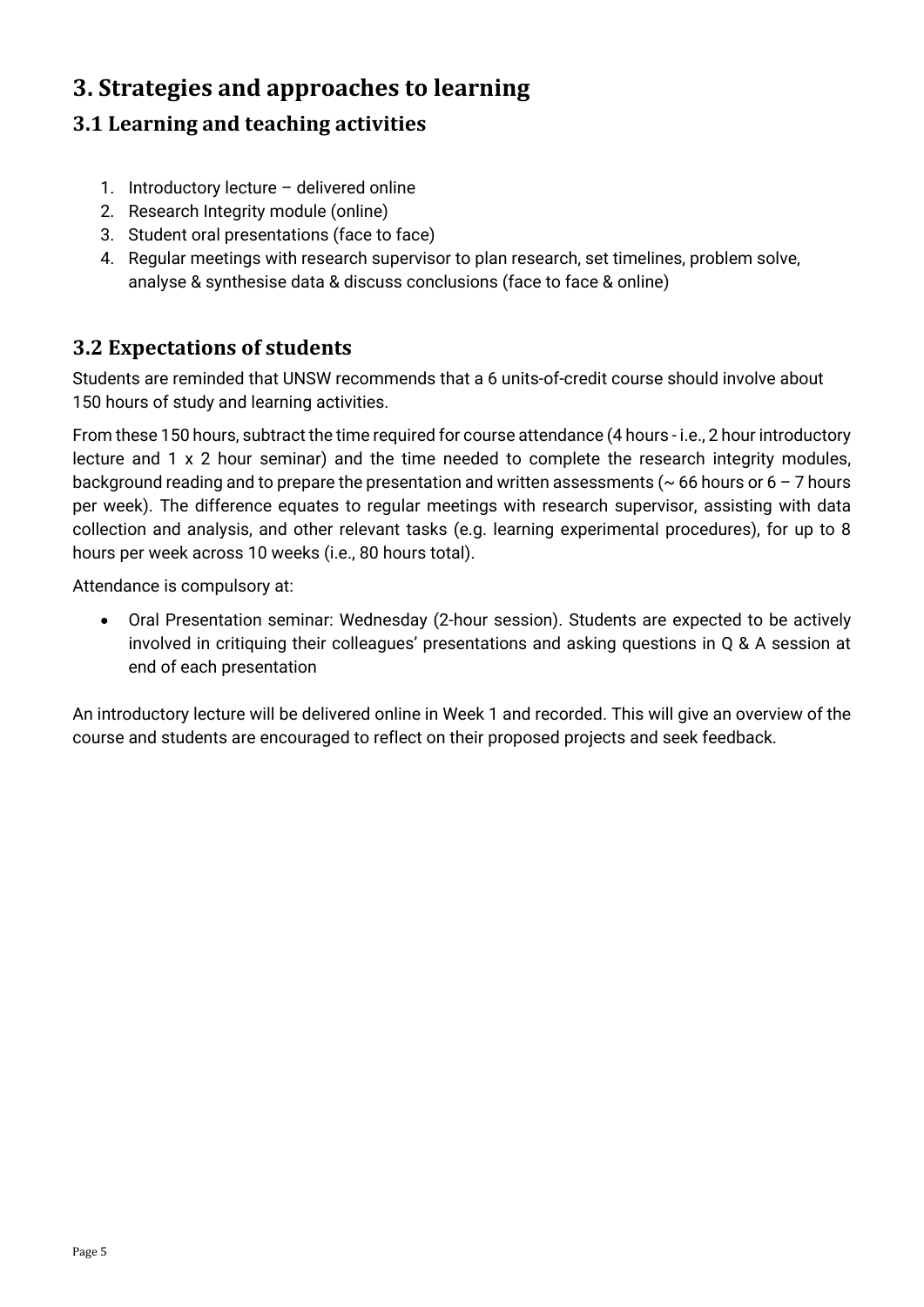# <span id="page-5-0"></span>**4. Course schedule and structure**

This course has minimal contact hours (2 hours introductory lecture and 2 hr oral presentation workshop). You are expected to spend an additional 14 hours per week of non-class contact hours to complete online modules, meet with supervisors, collect data, undertake readings & prepare oral and written assessments.

| <b>Week</b><br>[Date/Session] | <b>Topic</b>                           | <b>Activity</b>                         | <b>Related CLO</b>                                                                                 |
|-------------------------------|----------------------------------------|-----------------------------------------|----------------------------------------------------------------------------------------------------|
| Week 1                        | Introduction to Research<br>Internship | <b>Introductory Lecture</b>             |                                                                                                    |
| Week <sub>3</sub>             | <b>Research Integrity</b>              | <b>Research Integrity Quiz</b>          | CLO 2 - Develop an<br>understanding of<br>current techniques<br>used in biomedical<br>research     |
| Week <sub>5</sub>             | Presenting scientific<br>findings      | <b>Oral Presentation</b>                | CLO 4 - Develop<br>skills in scientific<br>communication,<br>including oral and<br>written skills  |
| Week 10                       | <b>Research Supervision</b>            | Submission:<br><b>Supervisor Report</b> | <b>CLO 5-</b><br>Communicate and<br>work effectively with<br>peers, colleagues<br>and stakeholders |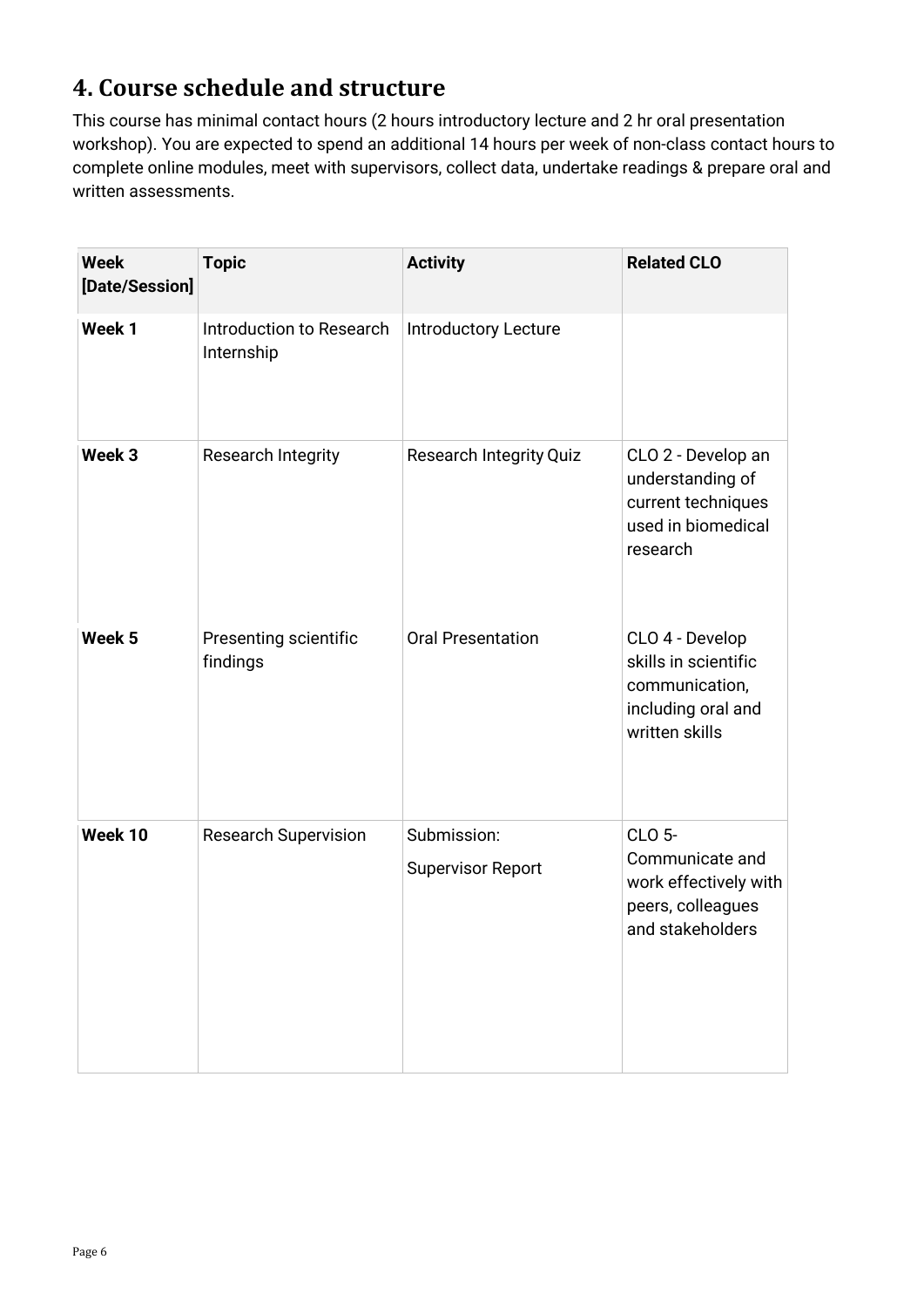# <span id="page-6-0"></span>**5. Assessment**

## <span id="page-6-1"></span>**5.1 Assessment tasks**

| <b>Assessment task</b>                                                                                                                                                                                                                                                                                                                                                                                                                                          | Length              | Weight | <b>Mark</b> | Due date and time                                                                                                                                    |
|-----------------------------------------------------------------------------------------------------------------------------------------------------------------------------------------------------------------------------------------------------------------------------------------------------------------------------------------------------------------------------------------------------------------------------------------------------------------|---------------------|--------|-------------|------------------------------------------------------------------------------------------------------------------------------------------------------|
| <b>Assessment 1: Research Integrity</b><br><b>Quiz</b> - This assessment consists of 2<br>online research integrity modules<br>and quizzes designed to help prepare<br>students to undertake a research<br>project.                                                                                                                                                                                                                                             |                     | 20%    | 30          | 5pm Friday 17th<br><b>June 2022</b>                                                                                                                  |
| <b>Assessment 2: Oral presentation -</b><br>This will include background<br>information, research project aims,<br>hypothesis and methods to be used<br>or developed. The presentation will<br>be of 10 minutes duration, with 3<br>minutes question time and 2 minutes<br>verbal feedback provided after the<br>presentation. The feedback provided<br>will quide your research direction and<br>subsequent completion of the<br>Research Protocol assignment. | 10 mins<br>duration | 30%    | 20          | <b>Submit PowerPoint</b><br>presentation by 9am<br>Monday 27 <sup>th</sup> June<br>2022. Oral<br>presentation Wed or<br>Thurs 29th/30th June<br>2022 |
| <b>Assessment 3: Research Protocol -</b><br>A written assignment of 2000 words,<br>detailing the intended research<br>protocol. This includes background<br>information, relevance and<br>importance to exercise physiology,<br>project aims, hypothesis and<br>methods to be used or developed. It<br>will also include a statistical analysis<br>plan and a conclusion.                                                                                       | 2,000<br>words      | 40%    | 50          | 11:59pm $29th$ July<br>2022                                                                                                                          |
| <b>Assessment 4: Supervisor Report -</b><br>A report by the internship supervisor<br>commenting on the student's<br>performance throughout the term. A<br>rubric will form the basis for the<br>Supervisor Report.                                                                                                                                                                                                                                              | N/A                 | 10%    | 10          | 5pm Friday 5th<br>August 2022                                                                                                                        |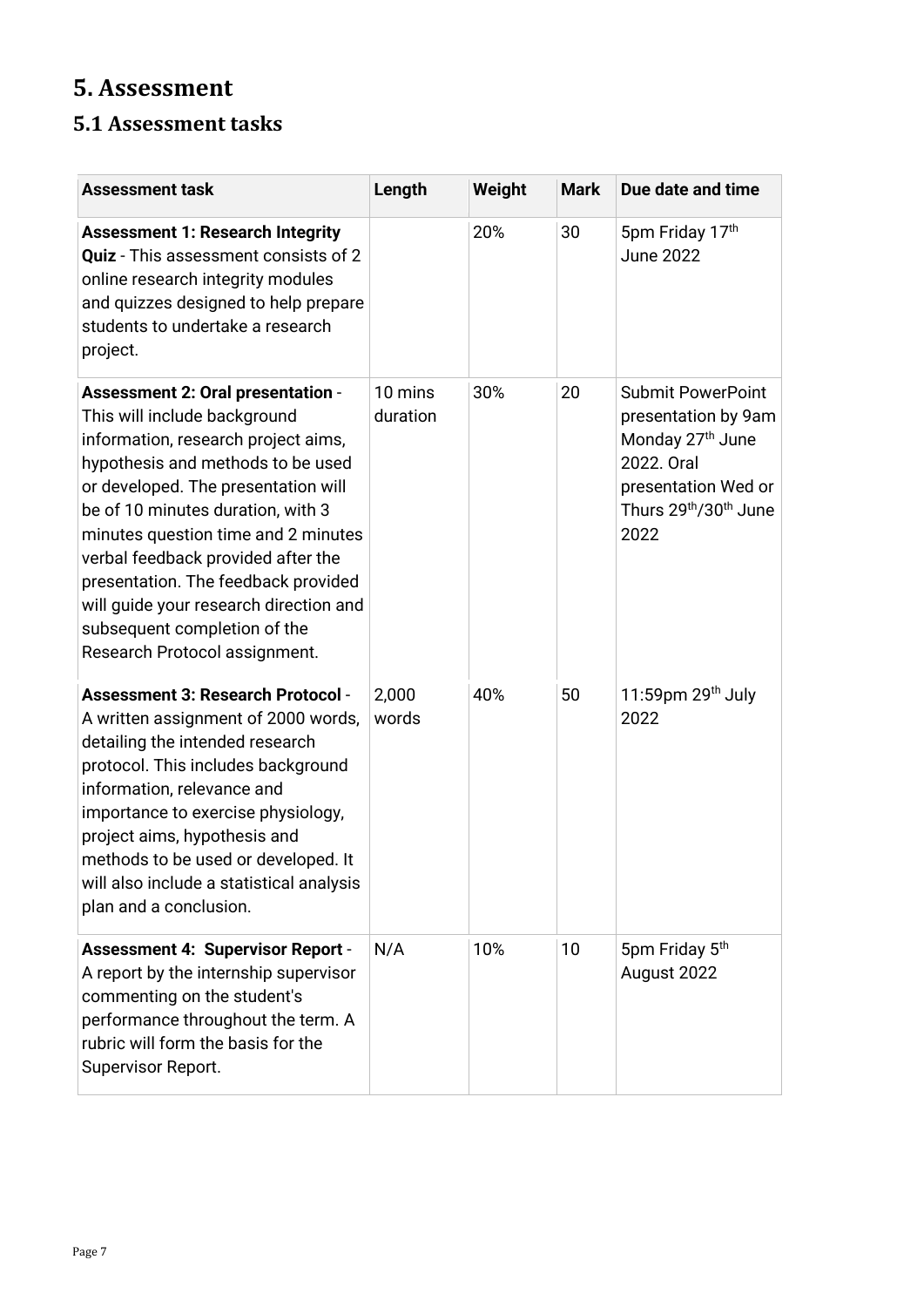#### **Further information**

UNSW grading system:<https://student.unsw.edu.au/grades> UNSW assessment policy:<https://student.unsw.edu.au/assessment>

#### <span id="page-7-0"></span>**5.2 Assessment criteria and standards**

#### **ASSESSMENT TASKS**

#### **Assessment Criteria**

#### **Assessment Task 2 – ORAL PRESENTATION**

The following marking scheme will be used to grade your presentation

| <b>Background</b>                                                              | Max.<br><b>Marks</b><br>$= 4$  | <b>Unsatisfactory</b><br>$(mark = 0)$ | <b>Below</b><br>average<br>(0.25) | <b>Satisfactor</b><br>y(0.5) | Good<br>(0.75) | <b>Excellent</b><br>(1.0) | <b>Mark</b> |
|--------------------------------------------------------------------------------|--------------------------------|---------------------------------------|-----------------------------------|------------------------------|----------------|---------------------------|-------------|
| Adequate justification<br>for internship                                       | $\mathbf{1}$                   |                                       |                                   |                              |                |                           |             |
| Aims of internship<br>adequately explained                                     | $\overline{1}$                 |                                       |                                   |                              |                |                           |             |
| Scope of internship<br>explained                                               | $\overline{1}$                 |                                       |                                   |                              |                |                           |             |
| Able to be understood<br>by an educated but non-<br>expert audience            | $\mathbf{1}$                   |                                       |                                   |                              |                |                           |             |
| <b>Content</b>                                                                 | Max.<br><b>Marks</b><br>$= 4$  | <b>Unsatisfactory</b><br>$(maxk = 0)$ | <b>Below</b><br>average<br>(0.5)  | <b>Satisfactor</b><br>y(1.0) | Good<br>(1.5)  | <b>Excellent</b><br>(2.0) | <b>Mark</b> |
| Information is relevant<br>to topic                                            | $\overline{2}$                 |                                       |                                   |                              |                |                           |             |
| Relevant background<br>information included                                    | $\overline{2}$                 |                                       |                                   |                              |                |                           |             |
| Slides appearance &<br><b>Presentation Style</b>                               | Max.<br><b>Marks</b><br>$= 10$ | <b>Unsatisfactory</b><br>$(maxk = 0)$ | <b>Below</b><br>average<br>(0.5)  | <b>Satisfactor</b><br>y(1.0) | Good<br>(1.5)  | <b>Excellent</b><br>(2.0) | <b>Mark</b> |
| Slides attractive                                                              | $\overline{2}$                 |                                       |                                   |                              |                |                           |             |
| Font size & colour easy<br>to read                                             | $\overline{2}$                 |                                       |                                   |                              |                |                           |             |
| Use of pictures,<br>diagrams & tables                                          | $\overline{2}$                 |                                       |                                   |                              |                |                           |             |
| Structure is logical &<br>easy to follow                                       | $\overline{2}$                 |                                       |                                   |                              |                |                           |             |
| Confident voice,<br>audience engagement &<br>timing (not too short or<br>long) | $\overline{2}$                 |                                       |                                   |                              |                |                           |             |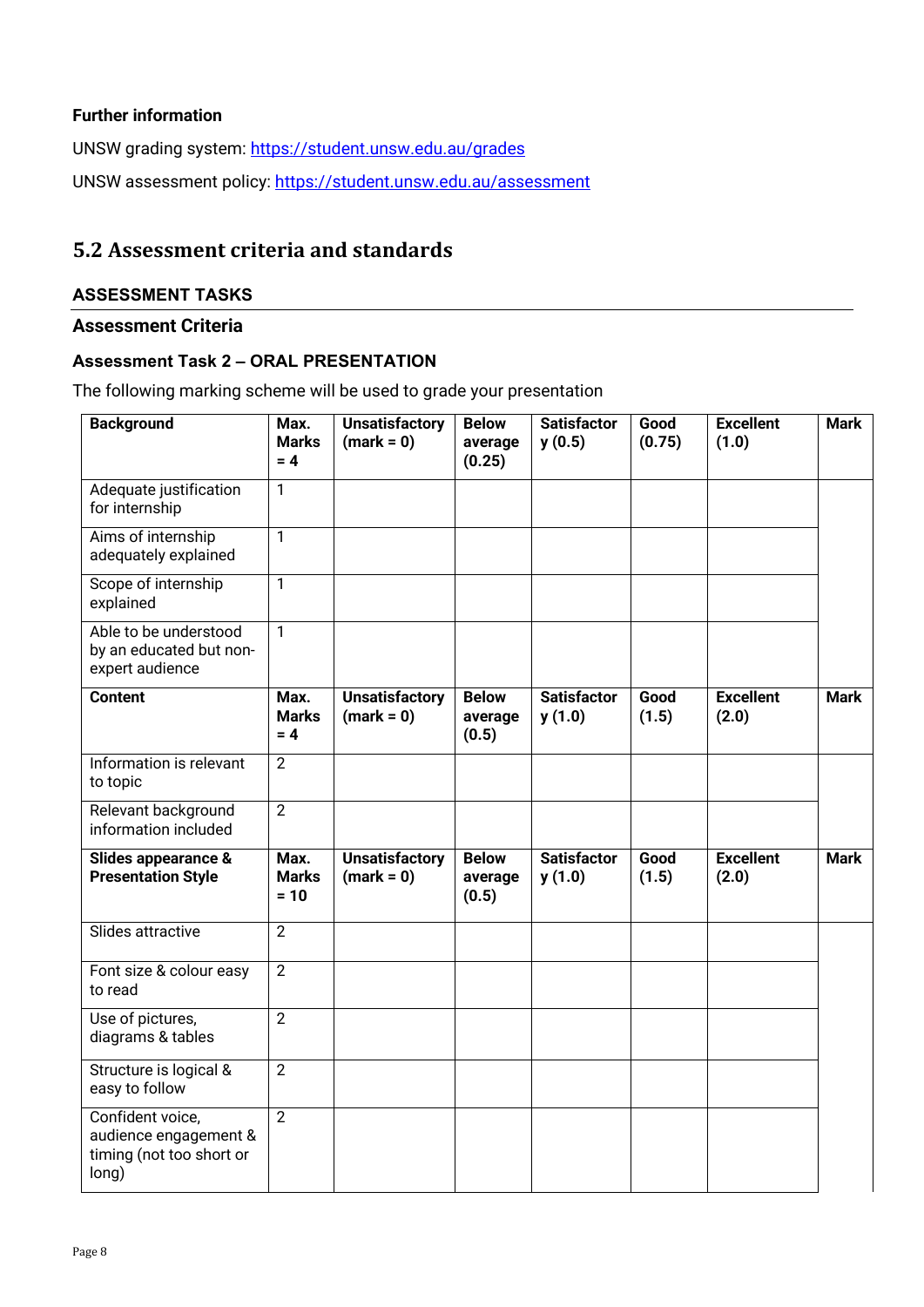| <b>Conclusions</b>                         | Max.<br><b>Marks</b><br>$= 2$ | <b>Unsatisfactory</b><br>$(maxk = 0)$ | <b>Below</b><br>average<br>(0.25) | <b>Satisfactor</b><br>y(0.5) | Good<br>(0.75) | <b>Excellent</b><br>(1.0) | <b>Mark</b> |
|--------------------------------------------|-------------------------------|---------------------------------------|-----------------------------------|------------------------------|----------------|---------------------------|-------------|
| Summary of potential<br>challenges         |                               |                                       |                                   |                              |                |                           |             |
| Ability to interpret &<br>answer questions |                               |                                       |                                   |                              |                |                           |             |

#### **Assessment Task 3 – RESEARCH PROTOCOL**

The Research Protocol is to be a concise overview of the research topic, any hypotheses and the methods and procedures being used, with a discussion on outcome measures and statistical analysis

| <b>Background</b>                                                                            | <b>Max</b><br>Marks =<br>10 | <b>Unsatisfactory</b><br>$(maxk = 0)$ | <b>Below</b><br>average<br>(0.5) | Satisfactory Good<br>(1.0) | (1.5) | <b>Excellent</b><br>(2.0) | <b>Mark</b> |
|----------------------------------------------------------------------------------------------|-----------------------------|---------------------------------------|----------------------------------|----------------------------|-------|---------------------------|-------------|
| Concise & relevant                                                                           | $\overline{2}$              |                                       |                                  |                            |       |                           |             |
| Clinical relevance of the<br>research project /<br>systematic review<br>adequately explained | $\overline{2}$              |                                       |                                  |                            |       |                           |             |
| Scope of the research<br>project / systematic review<br>adequately explained                 | $\overline{2}$              |                                       |                                  |                            |       |                           |             |
| Coverage of appropriate<br>research to date in this area                                     | $\overline{2}$              |                                       |                                  |                            |       |                           |             |
| Explanation of gaps in the<br>literature                                                     | $\overline{2}$              |                                       |                                  |                            |       |                           |             |
| <b>Content</b>                                                                               | <b>Max</b><br>Marks =<br>20 | <b>Unsatisfactory</b><br>$(maxk = 0)$ | <b>Below</b><br>average<br>(1.0) | Satisfactory Good<br>(2.0) | (3.0) | <b>Excellent</b><br>(4.0) | <b>Mark</b> |
| Accurate description of<br>study design                                                      | $\overline{4}$              |                                       |                                  |                            |       |                           |             |
| Accurate description of<br>methods & procedures                                              | $\overline{4}$              |                                       |                                  |                            |       |                           |             |
| Description of outcome<br>measures $-$ primary and<br>secondary                              | 4                           |                                       |                                  |                            |       |                           |             |
| Accurate description of<br>power & sample size<br>calculations (if appropriate)              | $\overline{4}$              |                                       |                                  |                            |       |                           |             |
| Accurate description of how<br>data will be analysed                                         | $\overline{4}$              |                                       |                                  |                            |       |                           |             |
| Quality of the writing                                                                       | <b>Max</b><br>Marks =<br>20 | <b>Unsatisfactory</b><br>$(maxk = 0)$ | <b>Below</b><br>average<br>(1.0) | Satisfactory Good<br>(2.0) | (3.0) | <b>Excellent</b><br>(4.0) | <b>Mark</b> |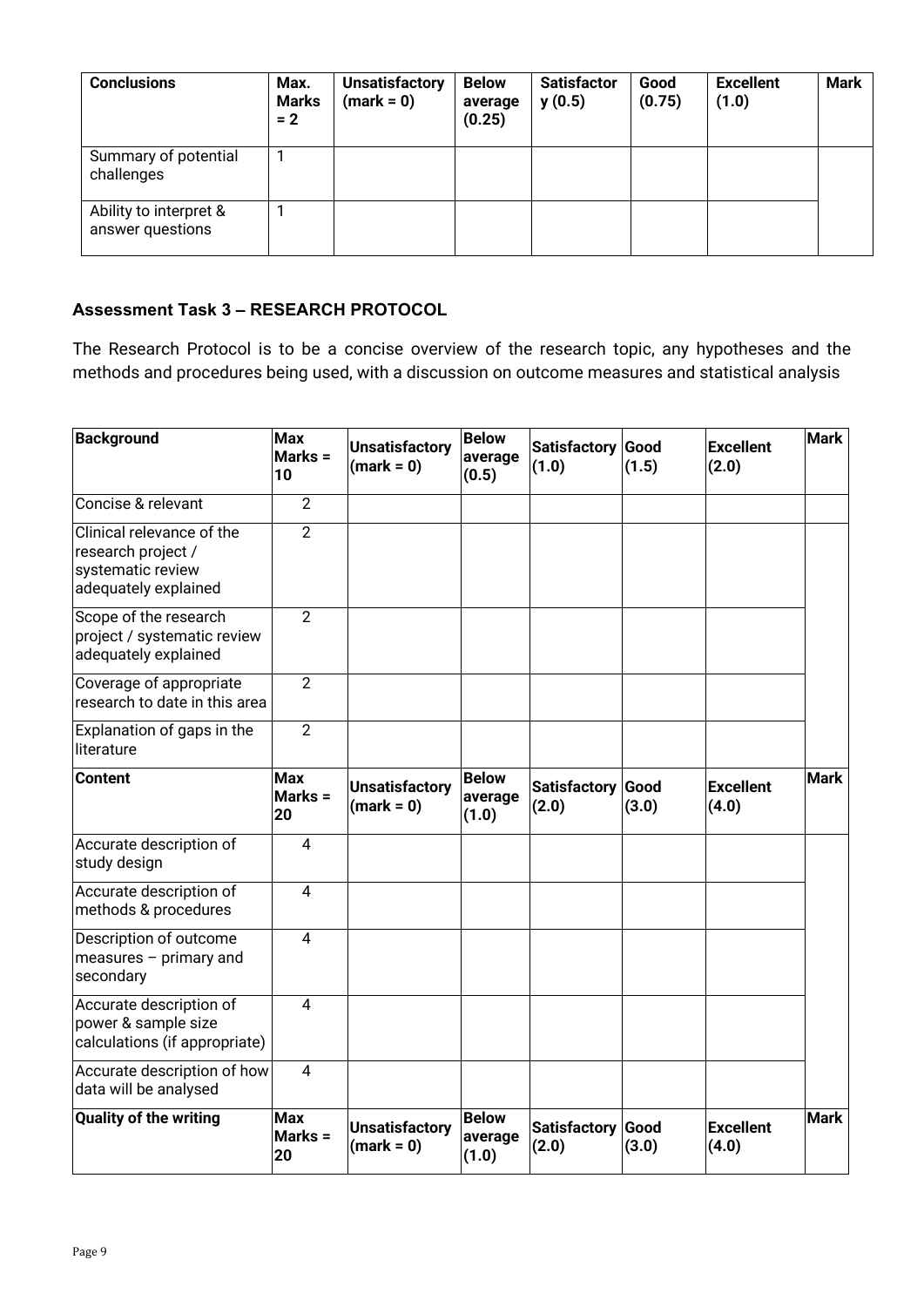| Clear, fluent writing                         |   |  |  |  |
|-----------------------------------------------|---|--|--|--|
| Grammar & spelling                            | 4 |  |  |  |
| Adherence to prescribed<br>format             | 4 |  |  |  |
| Written for educated but<br>non-expert reader |   |  |  |  |
| Referencing (accuracy &<br>format)            | 4 |  |  |  |

#### **Assessment Task 4 – SUPERVISOR REPORT**

(To be completed by the supervisor)

The supervisor is encouraged to discuss this evaluation with the student before sending the evaluation to the course convenor.

\_\_\_\_\_\_\_\_\_\_\_\_\_\_\_\_\_\_\_\_\_\_\_\_\_\_\_\_\_\_\_\_\_\_\_\_\_\_\_\_\_\_\_\_\_\_\_\_\_\_\_\_\_\_\_\_\_\_\_\_\_\_\_\_\_\_\_\_\_\_\_\_\_\_\_\_\_\_\_\_\_\_\_\_\_\_\_\_\_\_\_\_\_\_\_\_\_\_\_

| This internship started on (date) _________ | and was completed on (date) _____________ |
|---------------------------------------------|-------------------------------------------|
| At (location) __                            |                                           |

Please give a brief summary of the internship:

| <b>Student attribute</b>                             | <b>Excellent</b><br>(1.0) | Good<br>(0.75) | <b>Average</b><br>(0.5) | Poor<br>(0.25) | <b>Not</b><br>applicable<br>(N/A) |
|------------------------------------------------------|---------------------------|----------------|-------------------------|----------------|-----------------------------------|
| Enthusiasm for<br>the experience                     |                           |                |                         |                |                                   |
| Accuracy and precision in<br>experiments             |                           |                |                         |                |                                   |
| Decision-making,<br>judgments,<br>setting priorities |                           |                |                         |                |                                   |

\_\_\_\_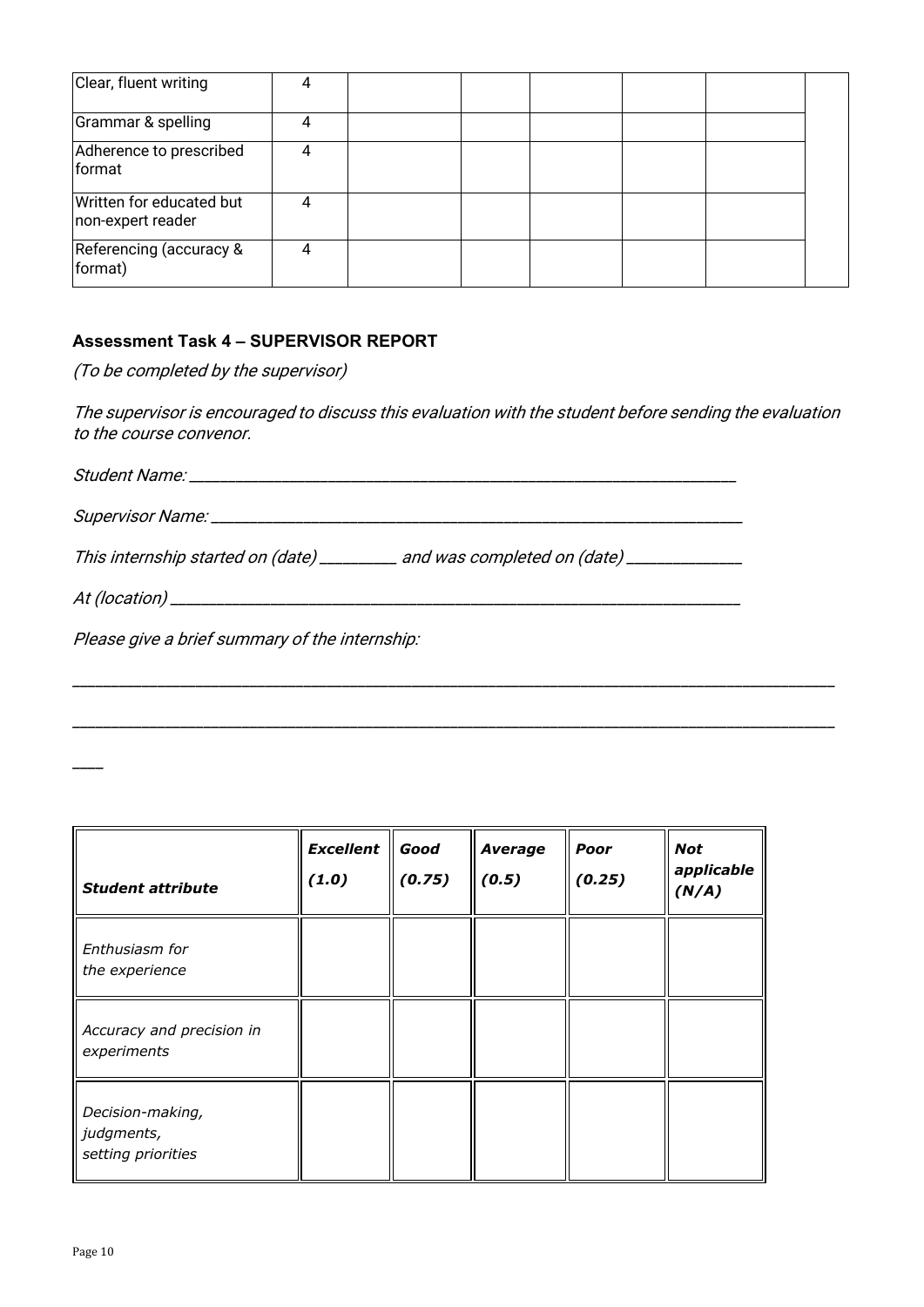| Attention to detail                                                       |  |  |  |
|---------------------------------------------------------------------------|--|--|--|
| Willingness to ask for<br>guidance                                        |  |  |  |
| Persistence to complete<br>tasks                                          |  |  |  |
| Data analysis skills                                                      |  |  |  |
| Ability to synthesize<br>information<br>and communicate it<br>effectively |  |  |  |
| Ability to work<br>cooperatively with others                              |  |  |  |
| Ability to create and<br>communicate<br>possible solutions to<br>problems |  |  |  |

*Additional comments: ……………………………………………………………………………………………………………….. Grade: /10 (scores will be averaged across number of applicable attributes) Signature of Supervisor and date of evaluation: ………………………………………………………………………*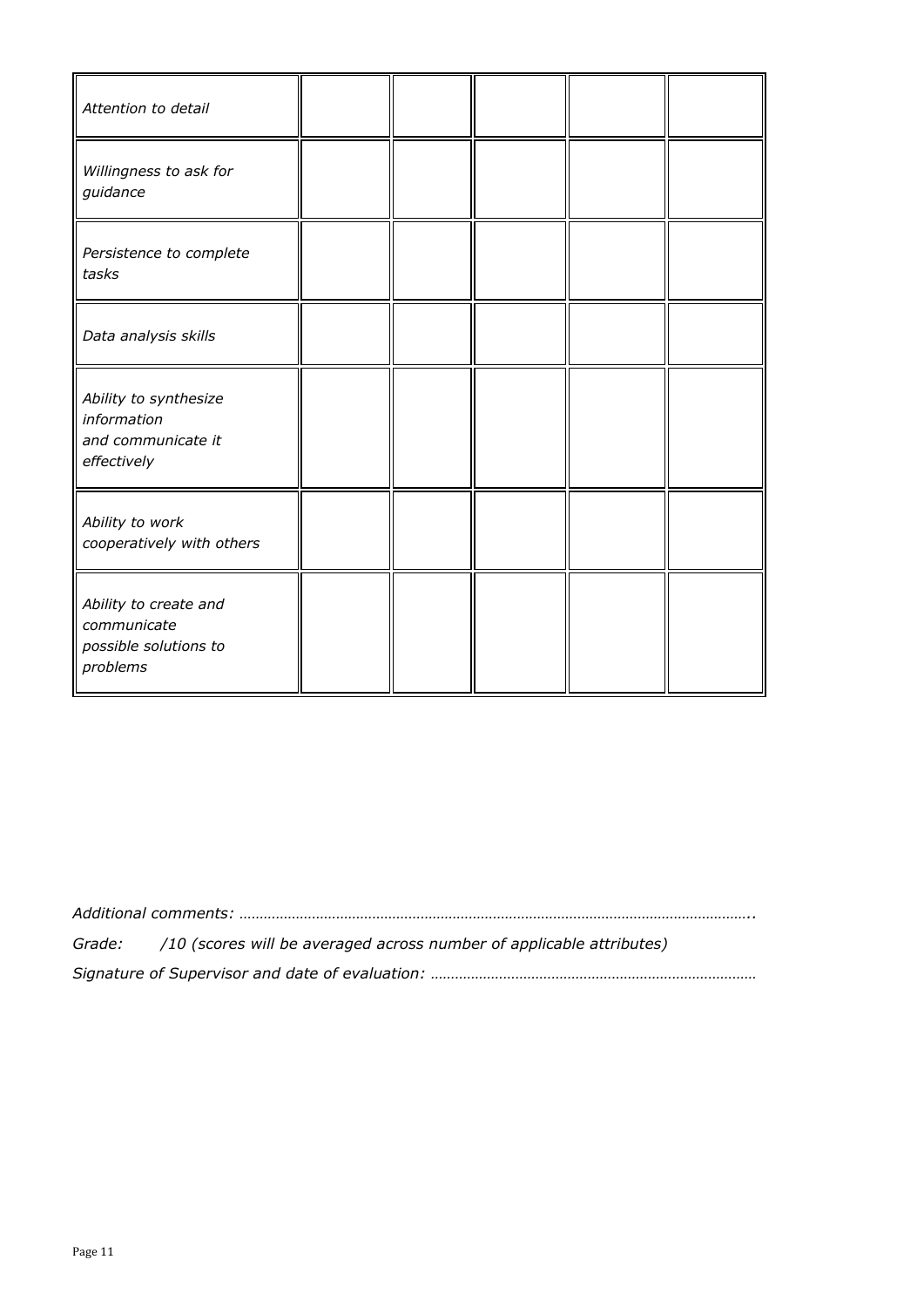## <span id="page-11-0"></span>**5.3 Submission of assessment tasks**

#### **Late Submission**

Late submissions will be penalized at 5% per day capped at five days (120 hours). Students will not be permitted to submit their assessments after this date.

#### **Special Consideration**

If you experience a short-term event beyond your control (exceptional circumstances) that impacts your performance in a particular assessment task, you can apply for Special Considerations.

You must apply for Special Consideration **before** the start of your exam or due date for your assessment, except where your circumstances of illness or misadventure stop you from doing so.

If your circumstances stop you from applying before your exam or assessment due date, you must **apply within 3 working days** of the assessment, or the period covered by your supporting documentation.

More information can be found on the [Special Consideration website](https://www.student.unsw.edu.au/special-consideration)

#### <span id="page-11-1"></span>**5.4 Feedback on assessment**

Feedback to students will be delivered via a number of methods. Following written assignments submitted through Turnitin, scoring will be given in the form of an assessment rubric with comments attached. Following oral presentations, feedback will be delivered in 2 ways; generic feedback to the whole group about strengths and weaknesses & individual feedback (summary of examiners comments) online with grade.

Additional feedback can also be provided via email or face to face when requested. This can be following assessments or as a tool to enable students to adapt and adjust their research direction when challenges arise.

## <span id="page-11-2"></span>**6. Academic integrity, referencing and plagiarism**

**Referencing** is a way of acknowledging the sources of information that you use to research your assignments. You need to provide a reference whenever you draw on someone else's words, ideas or research. Not referencing other people's work can constitute plagiarism. Please use Vancouver referencing style for this course.

Academic integrity is fundamental to success at university. Academic integrity can be defined as a commitment to six fundamental values in academic pursuits: honesty, trust, fairness, respect, responsibility and courage. $1$  At UNSW, this means that your work must be your own, and others' ideas should be appropriately acknowledged. If you don't follow these rules, plagiarism may be detected in your work.

Further information about academic integrity and **plagiarism** can be located at:

• The Current Students site <https://student.unsw.edu.au/plagiarism>, and

<span id="page-11-3"></span><sup>1</sup> International Center for Academic Integrity, 'The Fundamental Values of Academic Integrity', T. Fishman (ed), Clemson University, 2013.